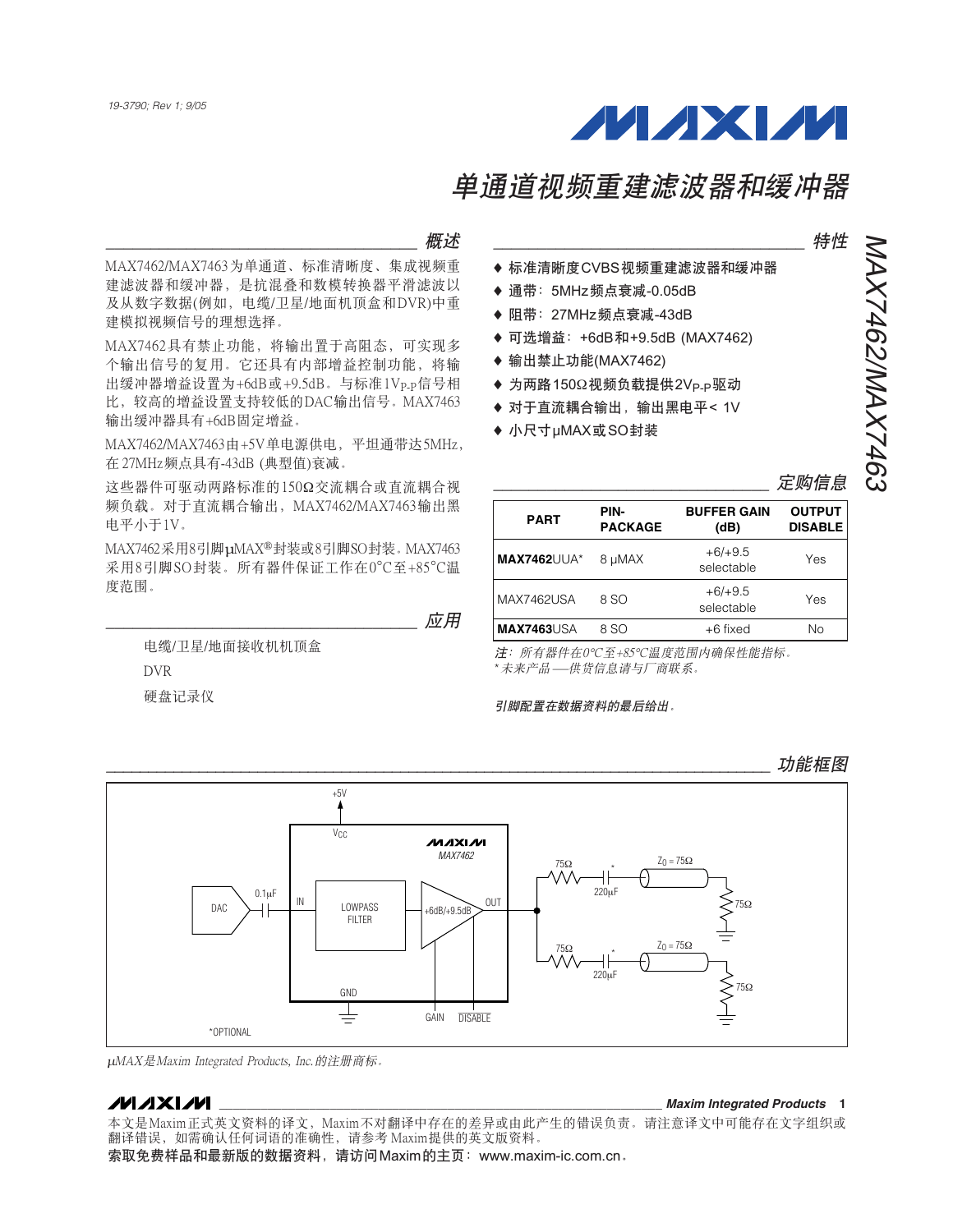## **ABSOLUTE MAXIMUM RATINGS**

VCC to GND ........................................................................+6.0V All Other Pins to GND ...-0.3V to the lower of (V<sub>CC</sub> + 0.3V) and +6V Maximum Current into Any Pin Except V<sub>CC</sub> and GND .....±50mA Continuous Power Dissipation  $(T_A = +70^{\circ}C)$ 

8-Pin μMAX (derate 4.5mW/°C above +70°C) …...... 362mW 8-Pin SO (derate 5.9mW/°C above +70°C) .......... 470.6mW

| Storage Temperature Range -65°C to +150°C |  |
|-------------------------------------------|--|
| Lead Temperature (soldering, 10s)+300°C   |  |

Stresses beyond those listed under "Absolute Maximum Ratings" may cause permanent damage to the device. These are stress ratings only, and functional operation of the device at these or any other conditions beyond those indicated in the operational sections of the specifications is not implied. Exposure to absolute maximum rating conditions for extended periods may affect device reliability.

## **ELECTRICAL CHARACTERISTICS**

 $(V_{CC} = +5V \pm 5\%$ , C<sub>L</sub> = 0 to 20pF, R<sub>L</sub> = 75 $\Omega$ , C<sub>IN</sub> = 0.1µF, gain = +6dB, DISABLE = V<sub>CC</sub> (MAX7462), T<sub>A</sub> = T<sub>MIN</sub> to T<sub>MAX</sub>, unless otherwise noted. Typical values are at  $V_{CC} = +5V$ , and  $T_A = +25°C$ .)

| <b>PARAMETER</b>             | <b>CONDITIONS</b>                                               | MIN     | <b>TYP</b> | <b>MAX</b> | <b>UNITS</b> |
|------------------------------|-----------------------------------------------------------------|---------|------------|------------|--------------|
| Passband Response            | $= 100$ kHz to 5MHz, relative to 100kHz                         | $-0.65$ | $-0.05$    | $+0.65$    | dB           |
| Stopband Attenuation         | $f \geq 27$ MHz                                                 | 39      | 43         |            | dB           |
| Output Dynamic Swing         | $Gain = GND (MAX7462)$                                          |         | 2.0        | 2.4        | $V_{P-P}$    |
| Output Sync Tip Clamp Level  | After termination (Note 1)                                      | 0.30    | 0.45       | 0.55       | V            |
| <b>Group Delay Deviation</b> | $= 100$ kHz to 4.2MHz                                           |         | 11         |            | ns           |
| Differential Gain            | Five-step modulated staircase                                   |         | 0.15       |            | %            |
| Differential Phase           | Five-step modulated staircase                                   |         | 0.15       |            | Degrees      |
| Signal-to-Noise Ratio        | Output signal (2Vp <sub>-P</sub> ) to RMS noise (100Hz to 5MHz) |         | 75         |            | dB           |
| Low-Frequency Gain Accuracy  | $=$ 100kHz, relative to a gain of $+6dB$                        | $-3$    |            | $+3$       | $\%$         |
| Line Time Distortion         | 18µs, 100 IRE bar                                               |         | 0.1        |            | $\%$         |
| Field Time Distortion        | 130 lines, 18µs, 100 IRE bar                                    |         | 0.1        |            | $\%$         |
| Power-Supply Rejection Ratio | $V_{IN} = 100 \text{mVp.p. f} = 100 \text{kHz}$                 |         | 35         |            | dB           |
| Supply Current               | No load                                                         |         | 25         | 35         | mA           |

**Note 1:** Measured after 75Ω back-match resistor. Assume a 75Ω termination resistor.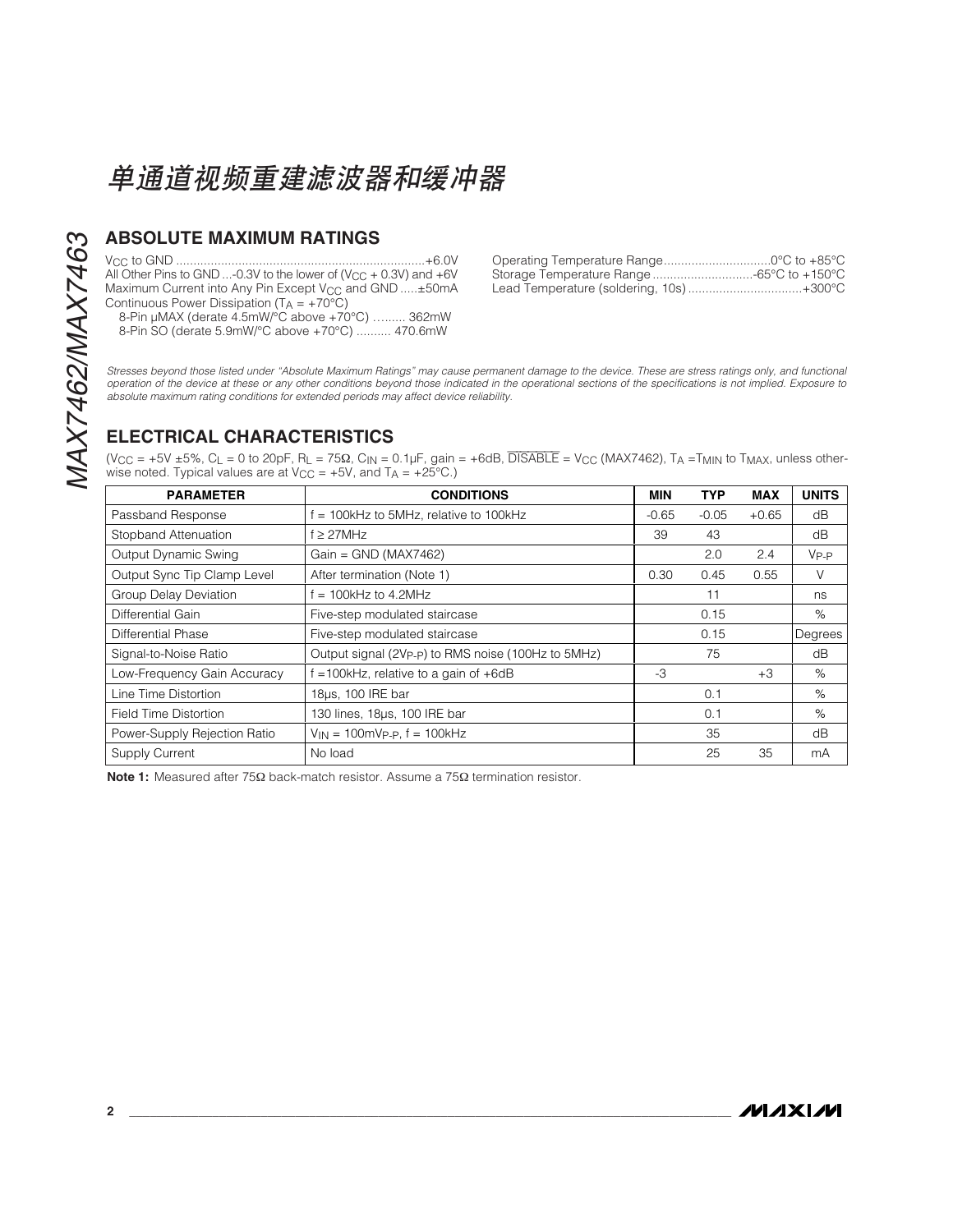**典型工作特性** 

(V<sub>CC</sub> = +5V ±5%, C<sub>L</sub> = 0 to 20pF, R<sub>L</sub> = 75 $\Omega$ , C<sub>IN</sub> = 0.1µF, gain = +6dB, DISABLE = V<sub>CC</sub> (MAX7462), T<sub>A</sub> = T<sub>MIN</sub> to T<sub>MAX</sub>, unless otherwise noted. Typical values are at  $V_{CC} = +5V$ , and  $T_A = +25°C$ .)













**MAXIM**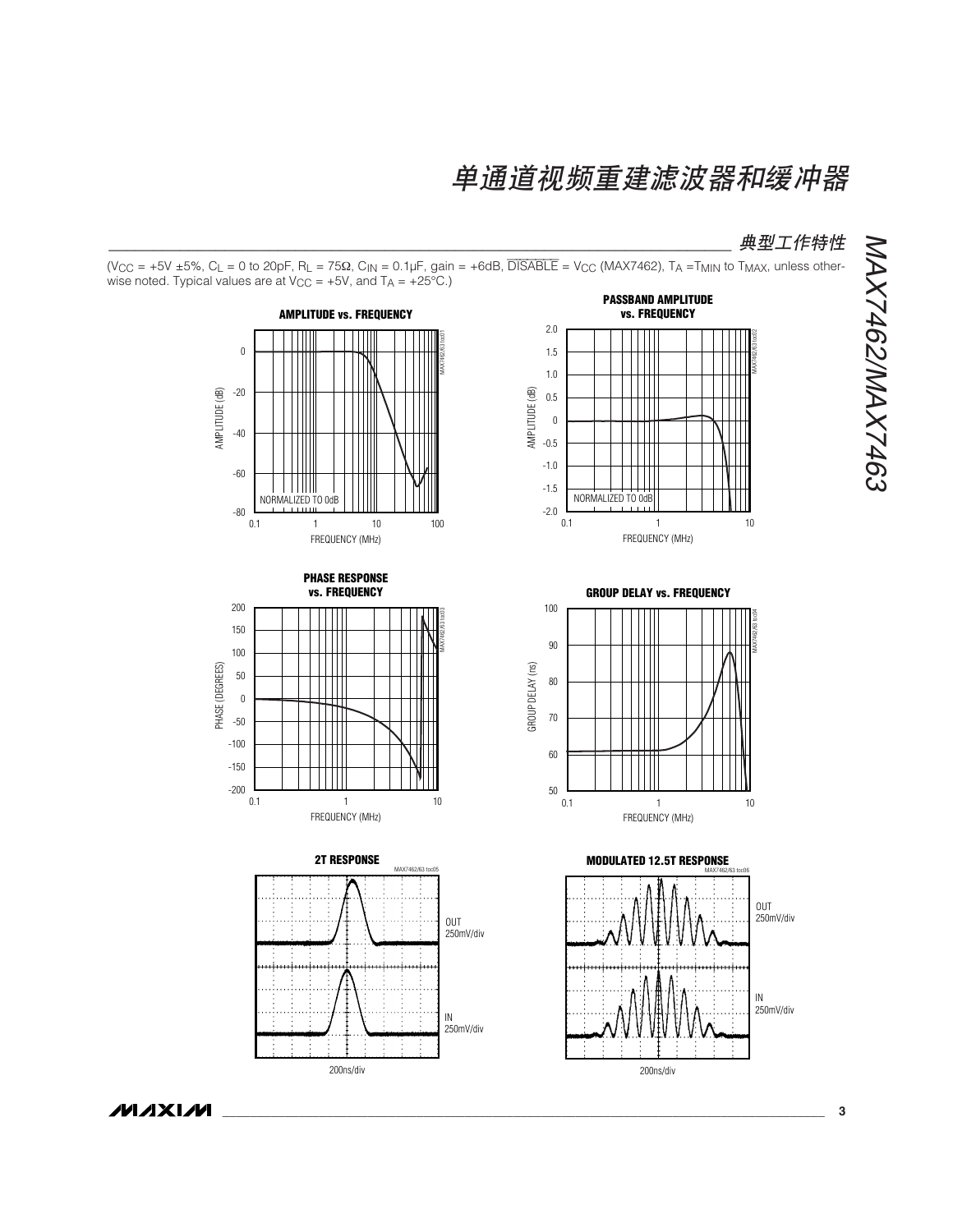100ns/div





**MAXIM** 

100ns/div

**4 \_\_\_\_\_\_\_\_\_\_\_\_\_\_\_\_\_\_\_\_\_\_\_\_\_\_\_\_\_\_\_\_\_\_\_\_\_\_\_\_\_\_\_\_\_\_\_\_\_\_\_\_\_\_\_\_\_\_\_\_\_\_\_\_\_\_\_\_\_\_\_\_\_\_\_\_\_\_\_\_\_\_\_\_\_\_\_**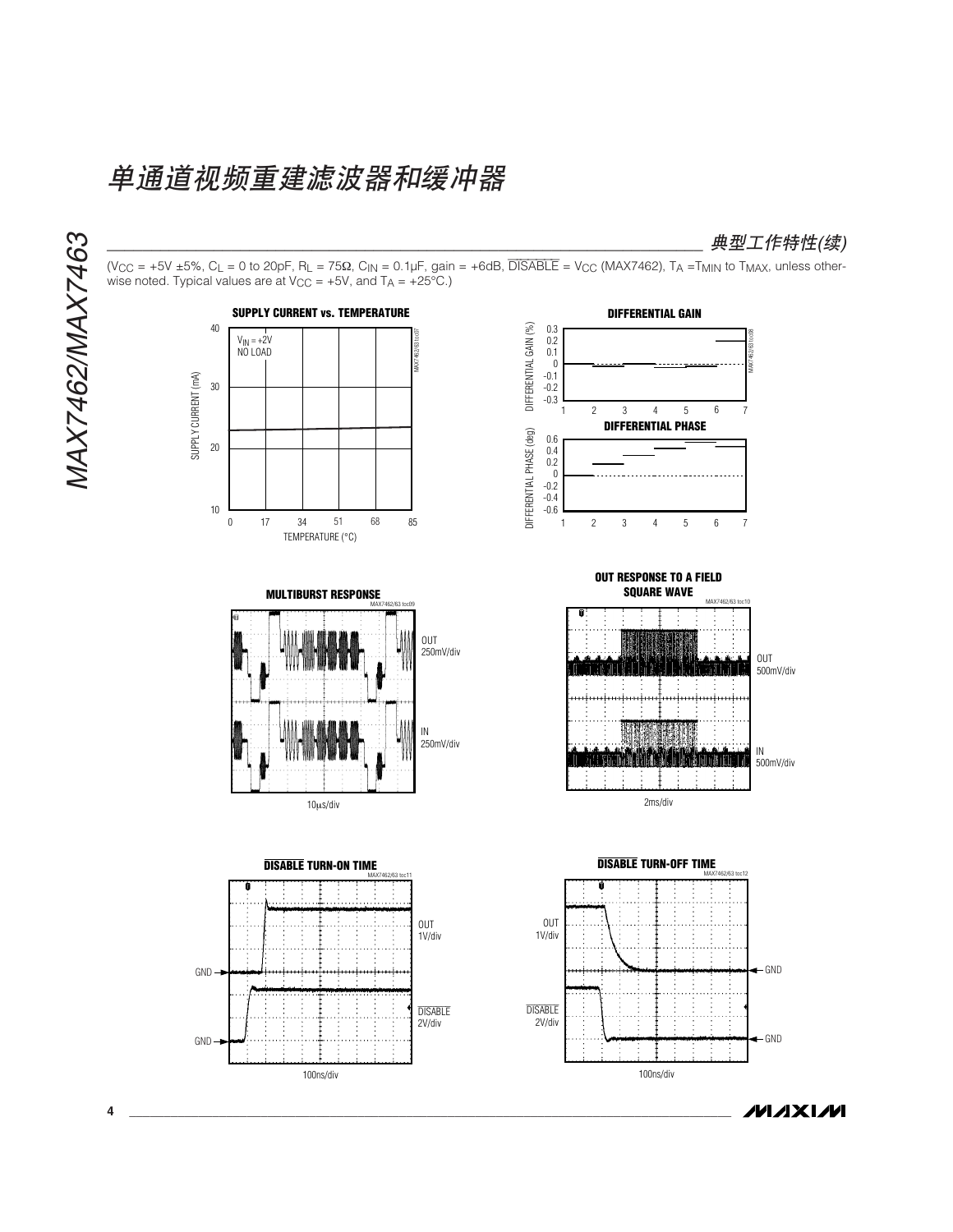`````````````````````````````````````````````````````````````````````````````୭ႁී

NAX7462/MAX7463

MAX7462/MAX7463

| 引脚             |                |                 | 功能                                                                      |  |
|----------------|----------------|-----------------|-------------------------------------------------------------------------|--|
| <b>MAX7462</b> | <b>MAX7463</b> | 名称              |                                                                         |  |
|                |                | IN              | 视频输入, 用一只0.1µF电容交流耦合至IN。                                                |  |
| 2              |                | GAIN            | 增益控制输入, GAIN引脚接GND时增益为+6dB (+2V/V); GAIN引脚接Vcc时增益为+9.5dB<br>$(+3V/V)$ . |  |
| 3, 4, 5        | 3              | <b>GND</b>      | 地.                                                                      |  |
|                | 2, 4, 5, 6     | N.C.            | 没有连接, 无内部连接。为保证更好的工作特性, 可将其连接到GND。                                      |  |
| 6              |                | <b>DISABLE</b>  | 缓冲器禁止控制输入, 将其接Vcc时使能输出缓冲器(正常工作); 接GND时使输出缓冲器处于高阻<br>状态。                 |  |
|                |                | V <sub>CC</sub> | +5V电源输入。                                                                |  |
| 8              | 8              | OUT             | 缓冲器输出,该输出采用交流耦合或直流耦合。对于交流耦合负载,要使用最小220μF的电容。                            |  |

### 详细说明

MAX7462/MAX7463 能够为视频解码DAC的模拟CVBS视 频输出提供信号滤波和缓冲, 适用于机顶盒、硬盘记录 仪、DVD播放器和数字VCR等应用。MAX7462/MAX7463 由低通滤波器和输出视频缓冲器组成, 可驱动两路标准 的150Ω视频负载。该器件工作在+5V单电源,并优化于 NTSC、PAL和SDTV频带。

滤波器

输出缓冲器

重建滤波器为四阶巴特沃斯滤波器, 其频响特性为NTSC 和PAL频带的信号提供最大通带平坦度。阻带衰减针对 27MHz的视频编码DAC采样频率进行优化(参见典型工作 特性)。

输出缓冲器能够以2Vp.p信号驱动两路150Ω视频负载。对 于MAX7462, 输出缓冲器增益可以通过GAIN引脚设置 在+6dB或+9.5dB (参见表1); MAX7463具有固定的+6dB 增益。

MAX7462/MAX7463可以驱动交流负载或直接驱动视频负 载,无需使用较大的输出电容。输出缓冲器能够以低于

### 表 1. 增益设置(MAX7462)

| <b>GAIN</b> | <b>BUFFER GAIN (dB)</b> |
|-------------|-------------------------|
| GND         | $+b$                    |
| Vec         | $+9.5$                  |

1V的输出箝位电平驱动直流负载。直流耦合情况下, 箝位 电平使MAX7462/MAX7463能够满足数字电视接口规范。

应用信息

### 输入注意事项

用一只0.1uF陶瓷电容交流耦合至输入端。该输入电容保 持一定的直流电平、因此输出被箝位至适当的直流电压。

#### 输出注意事项

输出通常与75Ω背向匹配串联电阻相连、电阻另一端接视 频电缆。由于这种配置对信号的除2衰减, 视频电缆上的 电压总是小于1V,符合工业标准视频要求,如数字电视 标准(该标准允许视频电缆上最高具有1V的直流电压)和欧 洲的 SCART标准(该标准允许视频电缆上最高具有2V的直 流电压)。视频缓冲器也可以驱动一路交流耦合视频负载。 用220μF的输出电容可以获得良好的视频性能。

#### 由源旁路与布线

MAX7462/MAX7463采用+5V单电源供电。用一只0.1uF电 容将Vcc旁路到GND。另外, 在视频电路附近增加一个 10µF的旁路电容将有助于获得良好的性能。所有其它外 部元件应尽可能靠近该器件安装。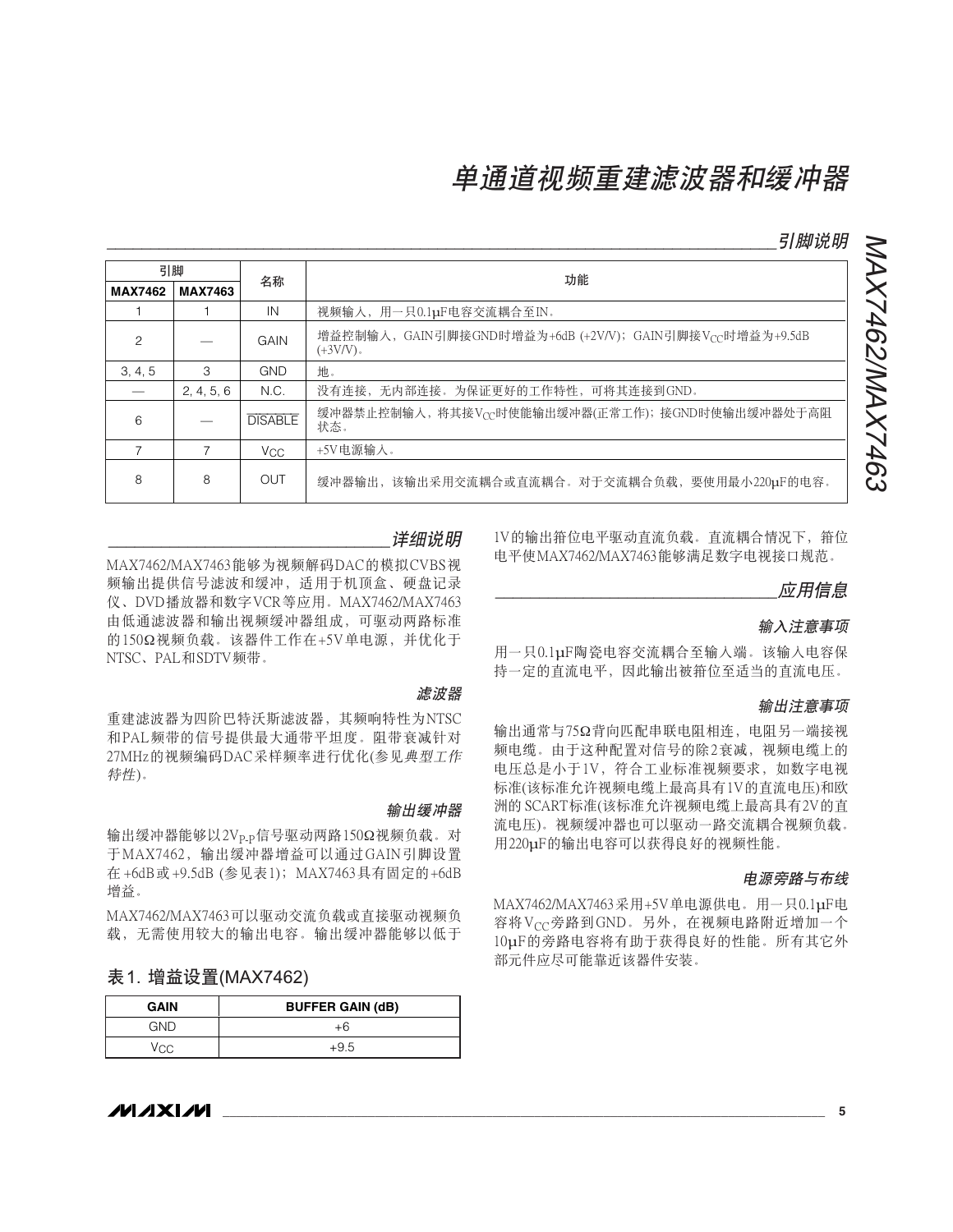

芯片信息

PROCESS: BiCMOS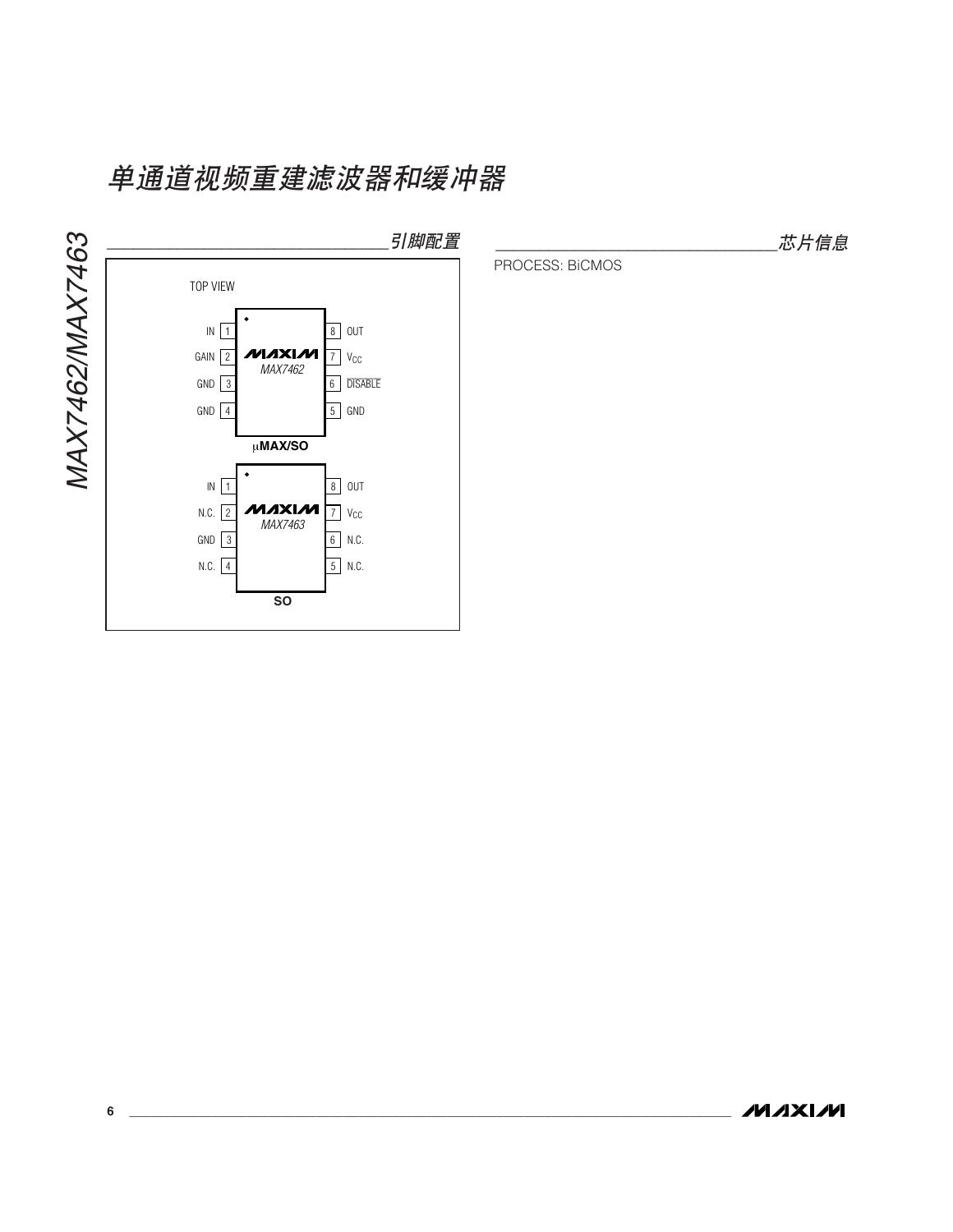```````````````````````````````````````````````````````````````````````````` ॖᓤቧᇦ

(本数据资料提供的封装图可能不是最近的规格,如需最近的封装外型信息,请查询 www.maxim-ic.com.cn/packages.)